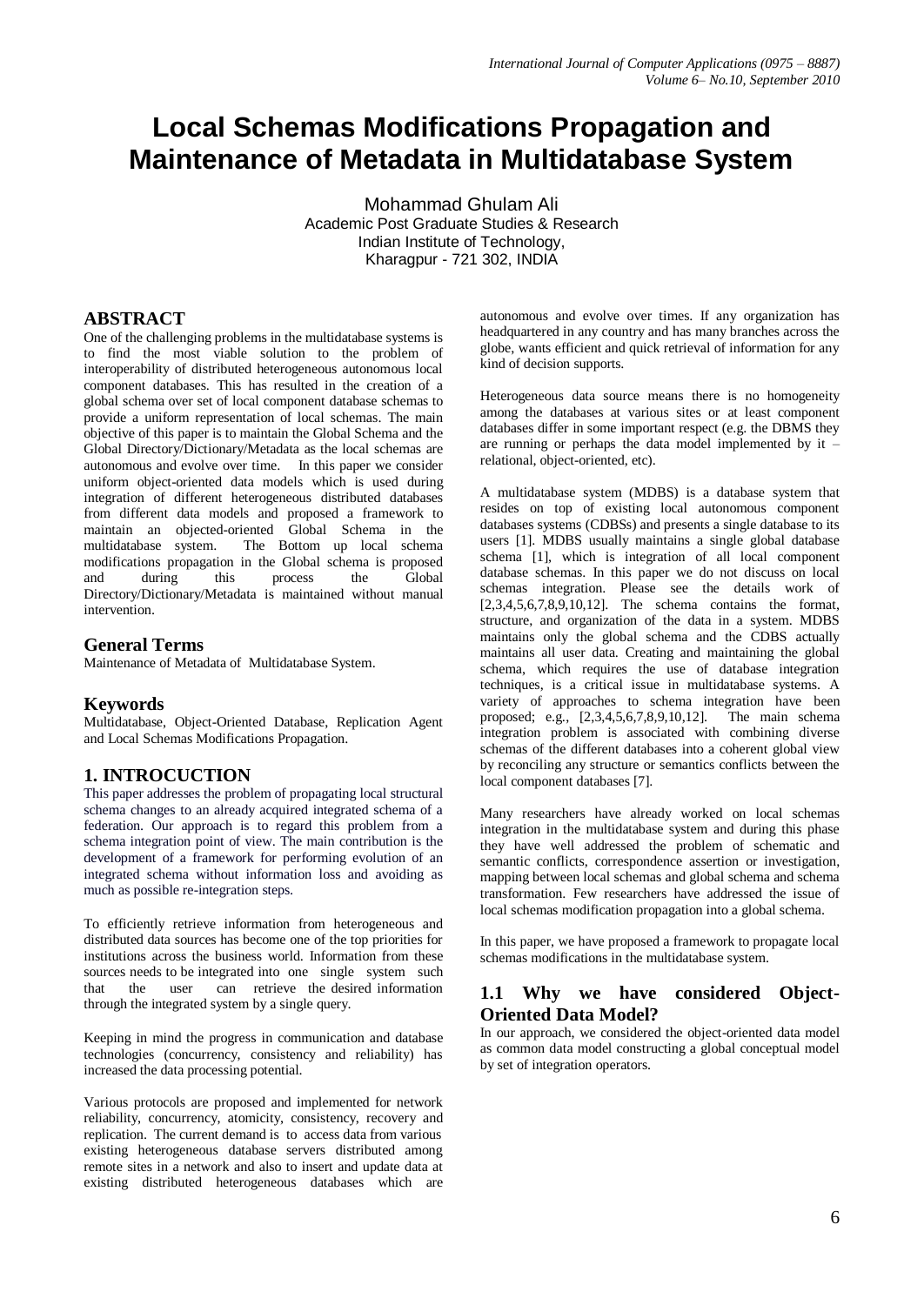Views for external users



Figure 1 Object-oriented data model architecture of the Multidatabase System

#### Where

| LIS | - is a physical data organization on each site |
|-----|------------------------------------------------|
| LCS | - is a logical organization at each site       |
| GDM | - is a local schema in Global Data Model       |
| GCS | - is a global conceptual schema                |
| IS  | - is an integrated schema                      |
| GES | - is global external schema, The n-th          |
|     | representation of the database through GUI of  |
|     | web-based interface                            |
|     |                                                |

The object-oriented model has grown in popularity because of its simplicity in representing complicated concepts in an organized manner or we can say due to its semantic richness and availability. We can also say that in object-oriented data model there is only one concept (objects) is used as opposed to the two concepts (entities and relationship) of the entity relationship model. Using two concepts may cause problems in the process of schema integration and schema transformation because the same real world object may be modeled as entity in one schema but as a relationship in another schema [9]. Using encapsulation, methods, and inheritance, it is possible to define almost any type of data representation. Consequently, objectoriented models have been used not only to model the data, but also to model the data models. That is, object-oriented models have seen increased use as canonical models into which all other data models are transformed into and compared with. The object-oriented model has very high expressiveness and is able to represent all common modeling techniques present in other data model. Hence, it is a nature choice for a canonical model [7]. In general, tightly coupled systems integrate the diverse sources of intelligence through a global conceptual scheme, normally denominated canonical model, providing a uniform vision of the diverse component at a high level [8]. The use of a canonical model hides the structural differences between the different components and gives to the user the illusion to be accessing a simple centralized database. Since we adopt an object-oriented data model as the data model of the multidatabase system [2,3,4,5,6,10] also illustrated in figure 1, the global schema as we proposed in an object-oriented data model is a virtual schema because no actual data are stored for this schema. Thus, the classes in the global schema are called

*International Journal of Computer Applications (0975 – 8887) Volume 6– No.10, September 2010*

virtual classes and the objects associated with the classes are called virtual objects.

# **2. STRUCTURAL/DATA LOGICAL MODEL BASED ON ANSI/SPARC**

The structural/Data Logical model as shown in figure 2 of the MDBS is a 4-tiered client-server model [11] with a single multidatabase server. This model provides the advantages of a layered architecture, centralized control, global clients and distributed data access. The four layers of the structural model are the global clients of the MDBS, the application server, the Multidatabase Management System Server (MDBMS) and heterogeneous distributed local component databases. **Layer 1** includes a software process capable of performing queries to the MDBMS server through application server. **Layer 2** holds the application server including application program, business logic and API. **Layer 3** is a Multidatabase System Server. **Layer 4**  holds the server node of the MDBS. Layer 3 includes Multidatabase Management System (MDBMS), Global Schema and Global Directory/Dictionary/Metadata. Layer 4 contains Local Database Management Systems (LDBMSs), local heterogeneous component databases that stores the distributed data.

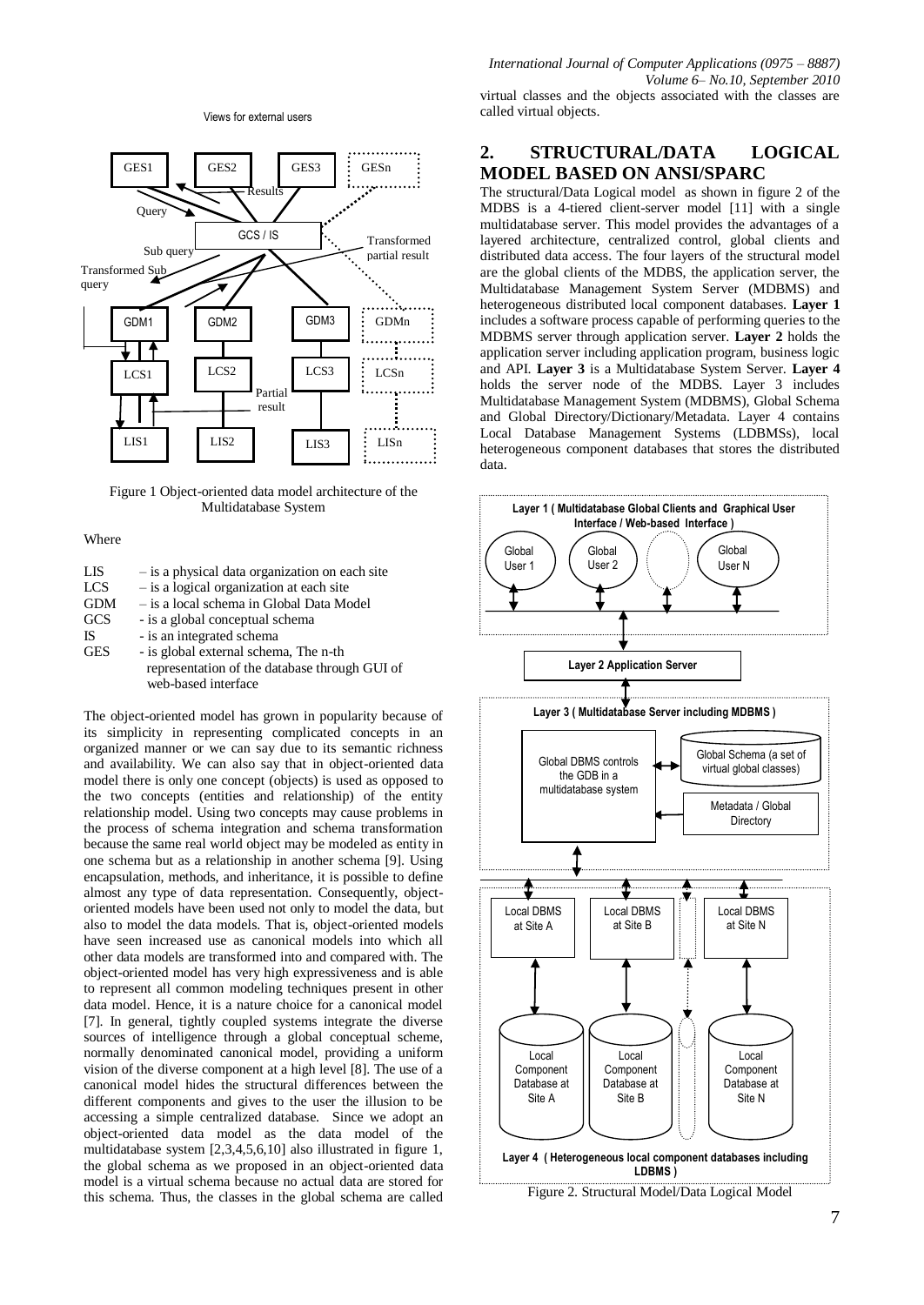If client interface is a Graphical User Interface (GUI), then application server at layer 2 will have client program and API. If client interface is a web-based interface, then the application server at layer 2 will have web server and web application. If client program is a Graphical User Interface then the client application will be published through thin-client on end users desktop.

Now the most challenging issue in the aforesaid system is how to maintain Global Schema and Global Directory/Global Dictionary/Metadata without manual interventions as the local schemas are autonomous and evolve over time. However, based on changes made in the global schema it will require minor modifications in the Client Application Program.

# **3. LOCAL SCHEMAS MODIFICATIONS PROPAGATION INTO A GLOBAL SCHEMA AND MAINTENANACE OF GLOBAL SCHEMA AND GLOBAL DIRECTORY / GLOBAL DICTIONARY / METADATA**

We extend the previous work [10] and proposed a framework through which we can maintain global schema and Global Directory/Global Dictionary/Metadata without manual intervention.

The main challenging issue is now how to maintain global schema as all local schemas are autonomous and evolve over time. How to automatically propagate local schemas modifications into a global schema in the multidatabase system. How to update Global Directory or Global Dictionary or we say metadata information of Global Schema based on local schemas. Metadata is information that describes data. Key metadata includes the name and location of the data source, the structure of the data, data item names and description. Because of the heterogeneous nature of various database systems, the task of metadata management can be more complex than homogeneous environment. The maintenance of this metadata can become an important issue, as the local schemas evolve over time, there should be a mechanism to import and synchronize metadata for global schema.

# **3.1. Mapping of Local Heterogeneous Schemas with Common Global Schema**



Figure 3 Mapping of local schemas with a global schema

Every Local Database Management System (LDBMS) will have many databases with distinct name. Distributed heterogeneous databases means there are many LDBMS with different data model. We propose a mapping methodology of N

*International Journal of Computer Applications (0975 – 8887) Volume 6– No.10, September 2010*

numbers of local database from N numbers of Heterogeneous LDBMS with a single Multidatabase Management System maintaining single Global Database and Global Directory created by integration of all heterogeneous databases as shown in figure 3.

# **3.2. Framework for Model independent Replication Agent**

We propose every local heterogeneous database management system will have model independent replication agent that will replicate/relay schema modifications in bottom up unidirectional manner to Uniform Global Data Model and similarly if all Global Data Models will have the same replication agent that will replicate/relay in the same manner every schema modifications to global schema then the global schema will be maintained automatically without manual intervention and the Global Directory/Dictionary/Metadata will be maintained. In case, if any local site uniform global data model is not working at the time of local schema modifications then all local schema modifications will be stored in a schema update query log and all pending schema modifications queries log will be relayed as soon as the same site is restored. This method will only take care of relay schema modifications not data as the replication user that will be used by the replication agent will have only alter privilege permission to alter schema in bottom-up manner.

Our proposed framework will work as chain replication of the schema modifications as  $A \rightarrow B \rightarrow C$ . Where A is a database server where local schema does exist, B is a server where local schema in a uniform global data model does exist and C is a multidatabase system server where a global schema in the multidatabase system does exist.

We show a proposed framework through Figure 4.



Figure 4 Local Component Databases Modifications Propagation in the multidatabase system

A replication agent will participate as middleware between the LDBMSs and GDBMS. It is responsible for negotiating and establishing communication between LDBMS and GDBMS and transferring schema structure changes in bottom-up unidirectional manner.

We can also say that the replication agent will act as Log Transfer Manager (LTM), will read transaction log related to the local schema modifications and will transfer them to the replication server for further processing.